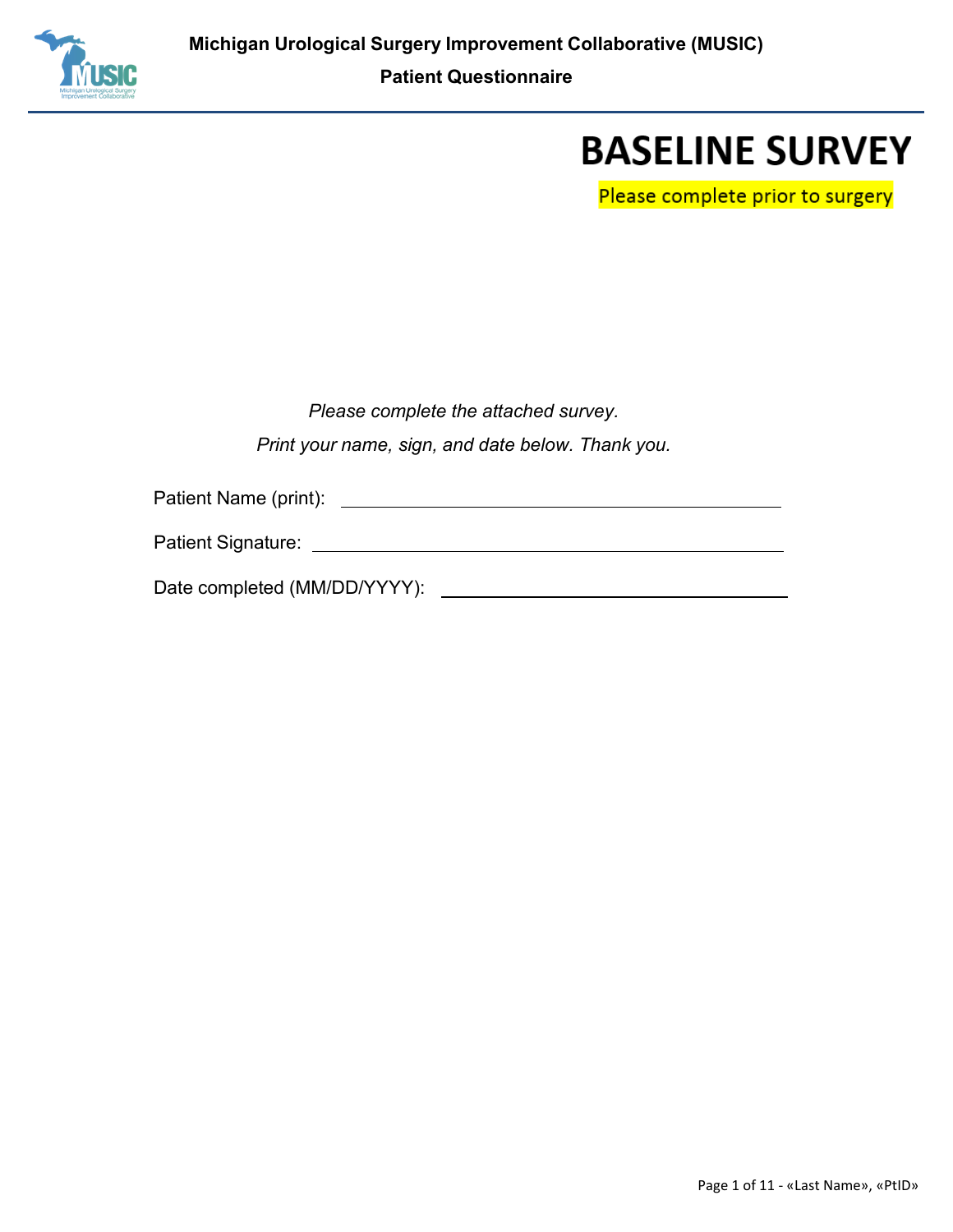

The following questions pertain to your current state of health and relationship status.

1. Using the scale below, circle one number that indicates how you feel about your current state of health.

| <b>Very Poor</b> |  |  | Average                |  |  | <b>Excellent</b> |  |
|------------------|--|--|------------------------|--|--|------------------|--|
|                  |  |  | 0 1 2 3 4 5 6 7 8 9 10 |  |  |                  |  |

- 2. Please select one response, which best describes you:
	- Married
	- $\Box$  In a committed relationship
	- Dating
	- Divorced
	- Widowed
	- Single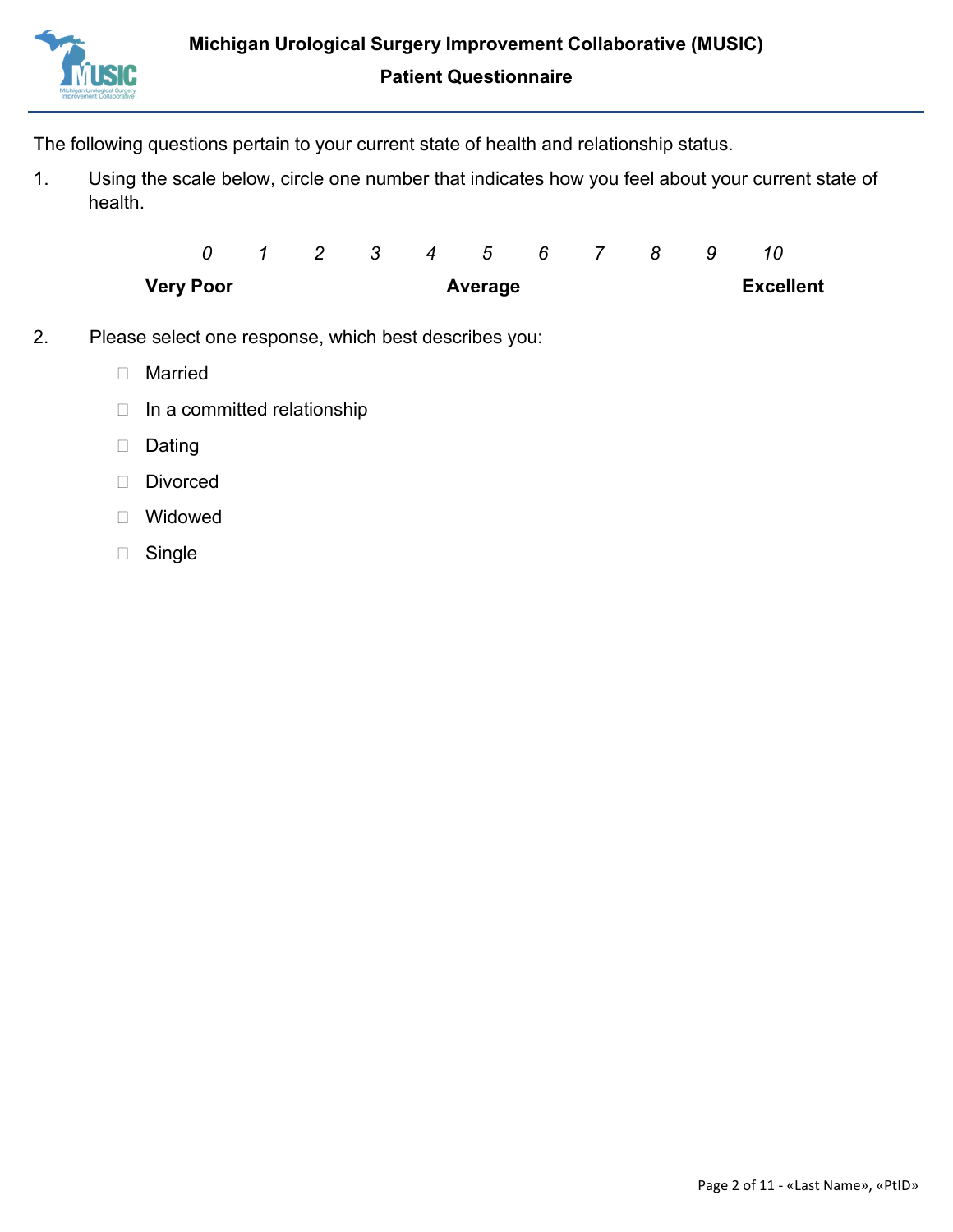

This questionnaire is designed to measure Quality of Life issues in patients with Prostate cancer. To help us get the most accurate measurement, it is important that you answer all questions honestly and completely.

Questions regarding sexual function, activities, and erectile use include all forms of sexual activity in the PAST 4 WEEKS.

Remember, as with all medical records, information contained within this survey will remain strictly confidential.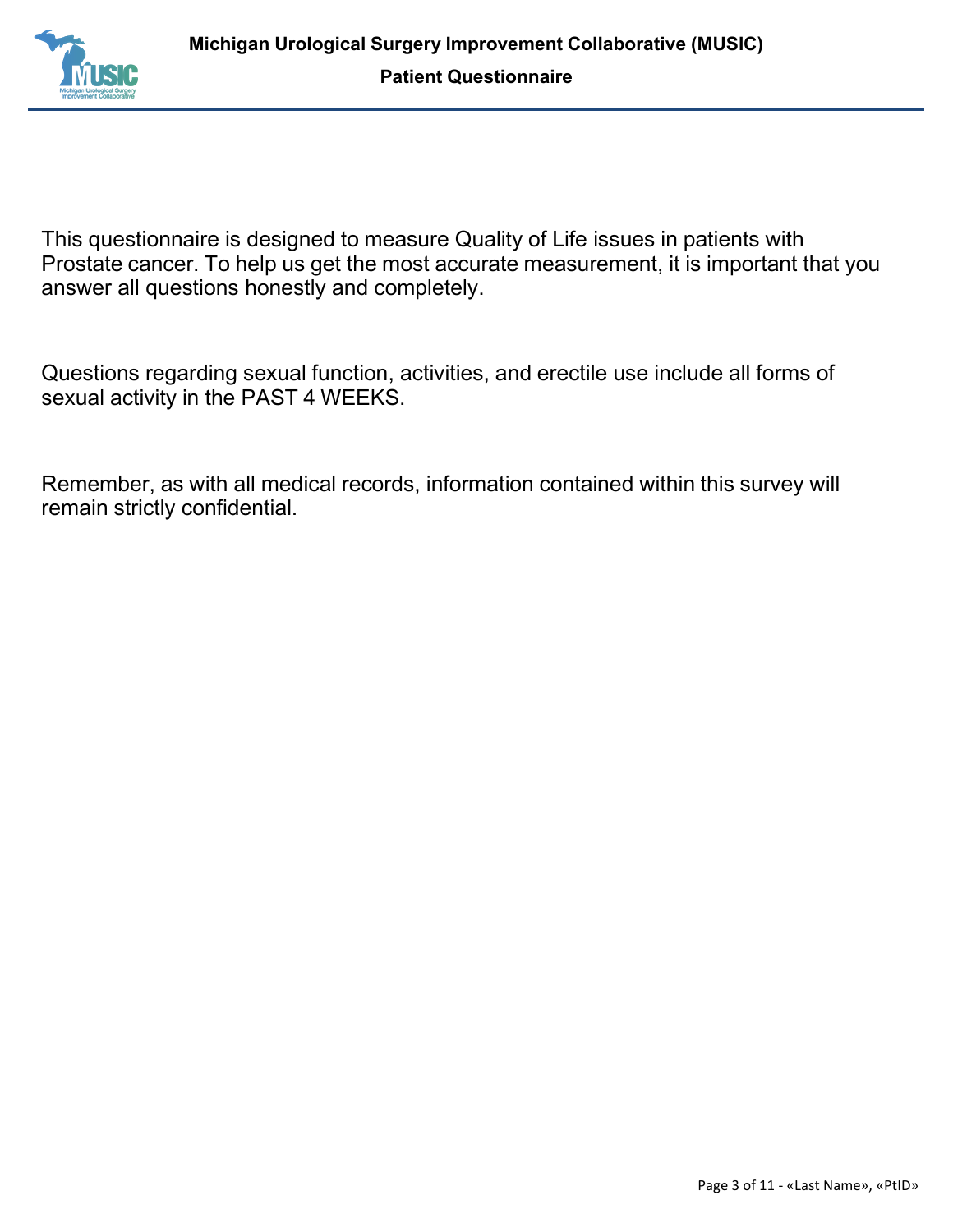

- 1. Over the **past 4 weeks**, how often have you leaked urine?
	- □ More than once a day
	- □ About once a day
	- □ More than once a week
	- □ About once a week
	- □ Rarely or never
- 2. Which of the following best describes your urinary control **during the last 4 weeks**?
	- $\Box$  No urinary control whatsoever
	- □ Frequent dribbling
	- □ Occasional dribbling
	- Total control
- 3. How many pads or adult diapers per day did you usually use to control leakage **during the last 4 weeks**?
	- None
	- $\Box$  1 pad per day
	- $\Box$  2 pads per day
	- $\Box$  3 or more pads per day
- 4. How big a problem, if any, has each of the following been for you **during the last 4 weeks**?

|                |                                              | No<br>Problem | <b>Very Small</b><br>Problem | Small<br>Problem | Moderate<br>Problem | Big<br>Problem |
|----------------|----------------------------------------------|---------------|------------------------------|------------------|---------------------|----------------|
| a.             | Dripping or leaking urine                    | 0             |                              | 2                | 3                   | 4              |
| b.             | Pain or burning on<br>urination              | 0             |                              | 2                | 3                   | 4              |
| $\mathsf{C}$ . | Bleeding with urination                      | 0             |                              | 2                | 3                   | 4              |
| d.             | Weak urine stream or<br>incomplete emptying  | 0             | 1                            | 2                | 3                   | 4              |
| е.             | Need to urinate frequently<br>during the day | 0             |                              | 2                | 3                   | 4              |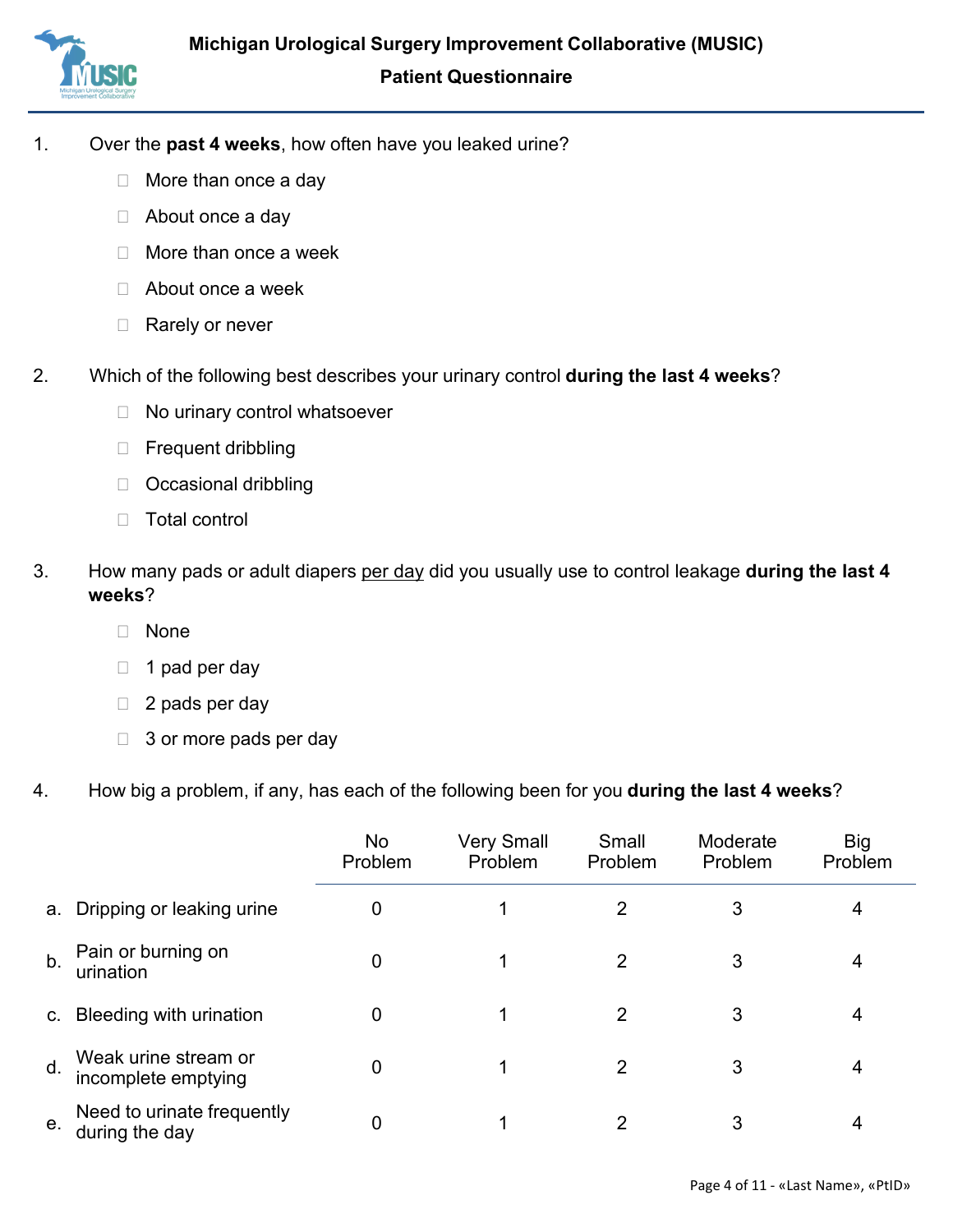

- 5. Overall, how big a problem has your urinary function been for you **during the last 4 weeks**?
	- □ No problem
	- Very small problem
	- □ Small problem
	- Moderate problem
	- □ Big problem
- 6. How big a problem, if any, has each of the following been for you?

|                |                                           | No<br>Problem    | <b>Very Small</b><br>Problem | Small<br>Problem | Moderate<br>Problem | <b>Big</b><br>Problem |
|----------------|-------------------------------------------|------------------|------------------------------|------------------|---------------------|-----------------------|
| a.             | Urgency to have a bowel<br>movement       | 0                |                              | 2                | 3                   | 4                     |
| b <sub>1</sub> | Increased frequency of<br>bowel movements | 0                |                              | 2                | 3                   | 4                     |
|                | c. Losing control of your stools          | $\boldsymbol{0}$ |                              | 2                | 3                   | 4                     |
| d.             | <b>Bloody stools</b>                      | 0                |                              | 2                | 3                   | 4                     |
| е.             | Abdominal/Pelvic/Rectal<br>pain           | 0                |                              | 2                | 3                   |                       |

- 7. Overall, how big a problem have your bowel habits been for you **during the last 4 weeks**?
	- No problem
	- Very small problem
	- Small problem
	- Moderate problem
	- Big problem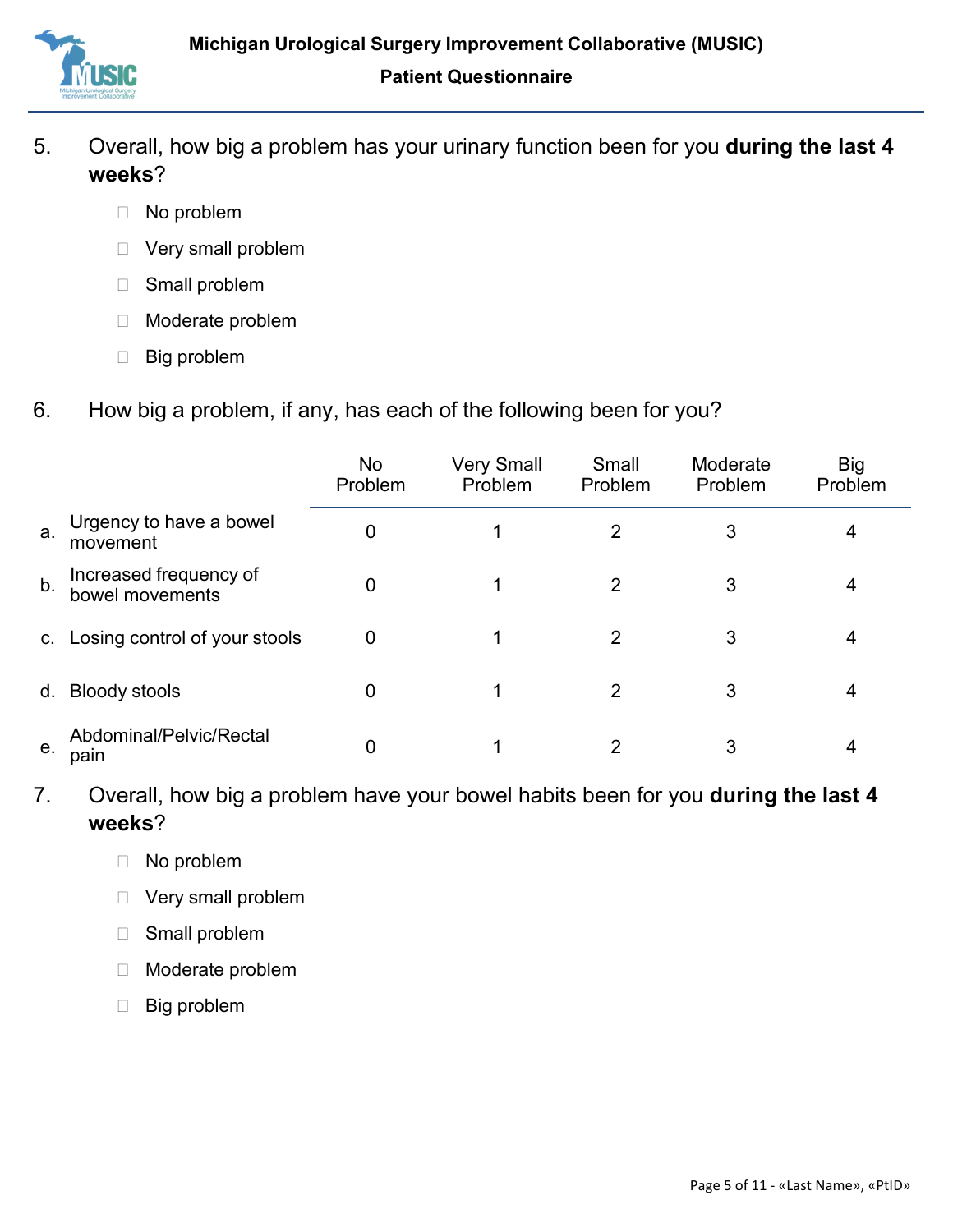

## 8. How would you rate each of the following **during the last 4 weeks**?

|                                           | Very Poor<br>to None | Poor | Fair | Good | <b>Very Good</b> |
|-------------------------------------------|----------------------|------|------|------|------------------|
| a. Your ability to have an erection?      |                      |      |      |      | 4                |
| b. Your ability to reach orgasm (climax)? |                      |      |      |      | 4                |

- 9. How would you describe the usual QUALITY of your erections **during the last 4 weeks**?
	- □ None at all
	- $\Box$  Not firm enough for any sexual activity
	- $\Box$  Firm enough for masturbation and foreplay only
	- $\Box$  Firm enough for intercourse
- 10. How would you describe the FREQUENCY of your erections **during the last 4 weeks**?
	- $\Box$  I NEVER had an erection when I wanted one
	- $\Box$  I had an erection LESS THAN HALF the time I wanted one
	- $\Box$  I had an erection ABOUT HALF the time I wanted one
	- □ I had an erection MORE THAN HALF the time I wanted one
	- □ I had an erection WHENEVER I wanted one
- 11. Overall, how would you rate your ability to function sexually **during the last 4 weeks**?
	- □ Very poor
	- □ Poor
	- $\Box$  Fair
	- Good
	- □ Very good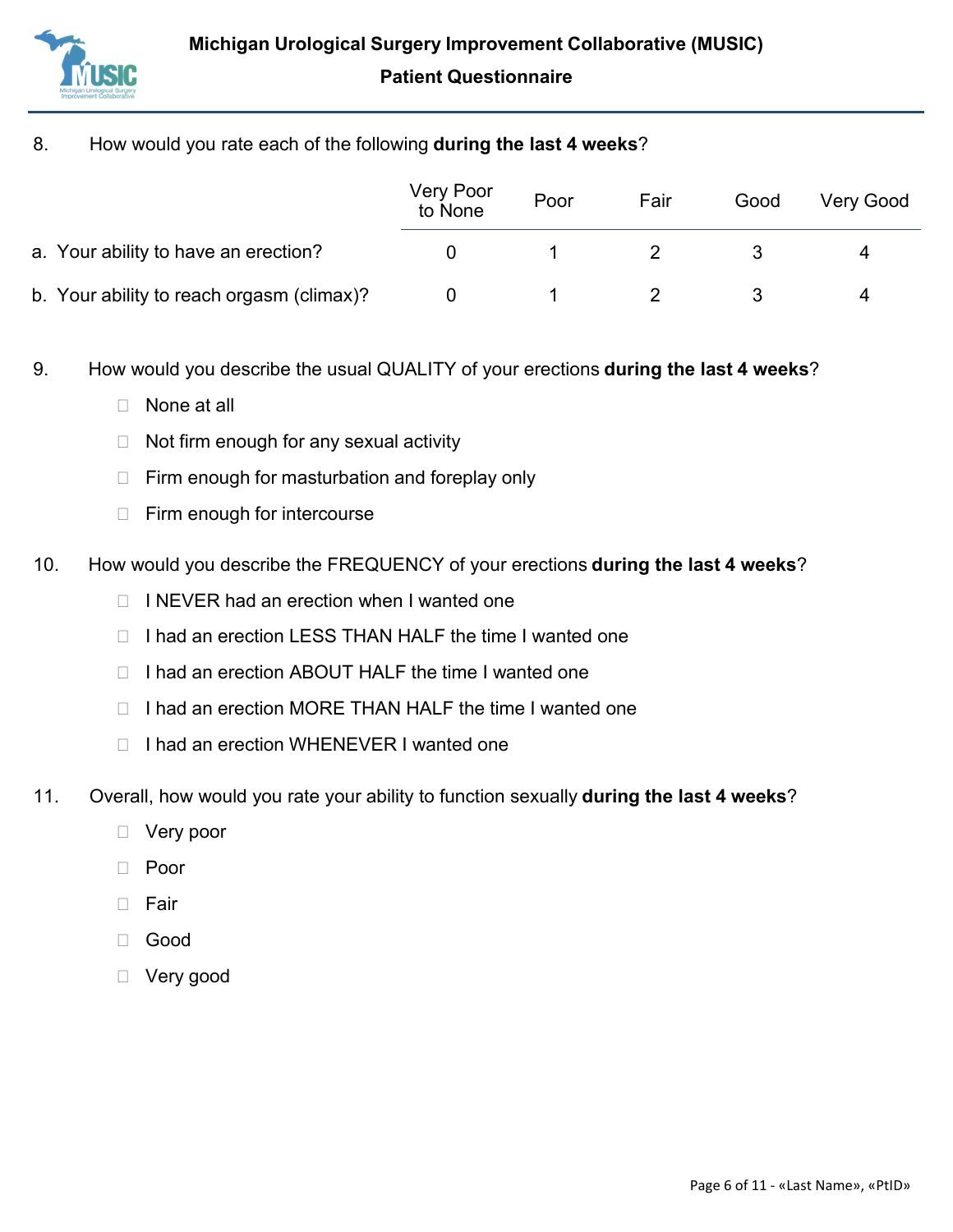

- 12. Overall, how big a problem has your sexual function or lack of sexual function been for you **during the last 4 weeks**?
	- □ No problem
	- Very small problem
	- Small problem
	- Moderate problem
	- Big problem
- 13. How big a problem **during the last 4 weeks**, if any, has each of the following been for you?

|    |                                   | No<br>Problem | <b>Very Small</b><br>Problem | Small<br>Problem | Moderate<br>Problem | <b>Big</b><br>Problem |
|----|-----------------------------------|---------------|------------------------------|------------------|---------------------|-----------------------|
| а. | Hot flashes                       | 0             |                              | 2                | 3                   | 4                     |
| b. | Breast tenderness/<br>enlargement | 0             |                              | 2                | 3                   | 4                     |
| C. | Feeling depressed                 | 0             |                              | 2                | 3                   | 4                     |
| d. | Lack of energy                    | 0             |                              | 2                | 3                   | 4                     |
| е. | Change in body weight             | 0             |                              | 2                | 3                   | 4                     |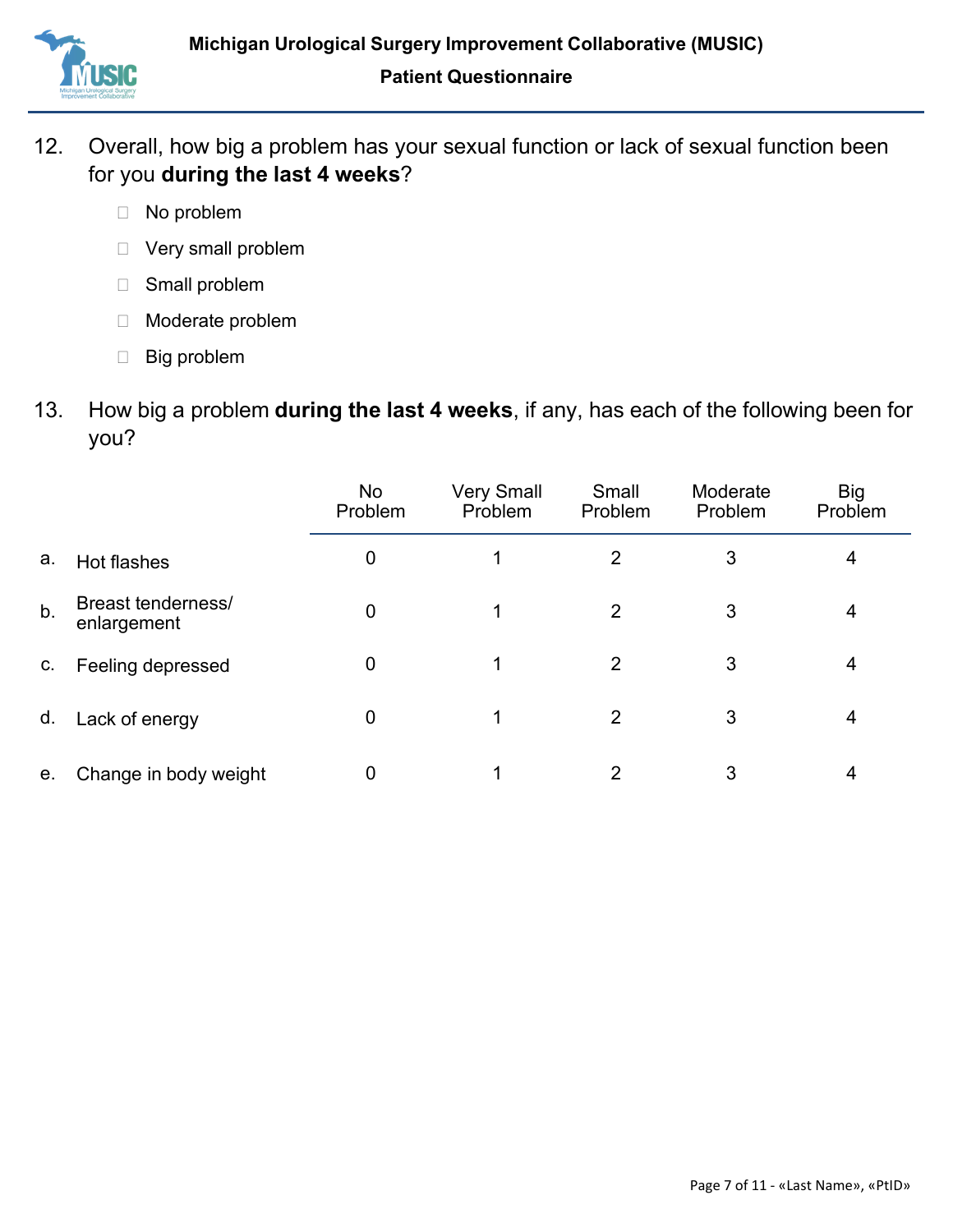

The following questions pertain to your sexual activity and use of erectile aids.

- 1. In the PAST 4 WEEKS, how interested have you been in sexual activity?
	- □ Not at all
	- $\Box$  A little bit
	- Somewhat
	- □ Quite a bit
	- □ Very much
- 2. In the PAST 4 WEEKS, how many times have you tried to have any sexual activity?
	- $\Box$  0 times (If selected, skip to question 6)
	- $\Box$  1 time
	- □ 2 times
	- □ 3 times
	- $\Box$  4 or more times
- 3. When you have had a sexual activity, how satisfying has it been?
	- $\Box$  Not at all
	- $\Box$  A little bit
	- Somewhat
	- □ Quite a bit
	- D Very much
- 4. Please select the erectile aids you may have used in the PAST 4 WEEKS for sexual activity. Please choose all that apply.
	- None
	- □ Pills (Viagra, Cialis, Levitra, Stendra, Sildenafil, Staxyn)
	- □ Urethral Suppository (MUSE)
	- □ Penile Injection
	- D Vacuum Erection Device
	- □ Other (specify):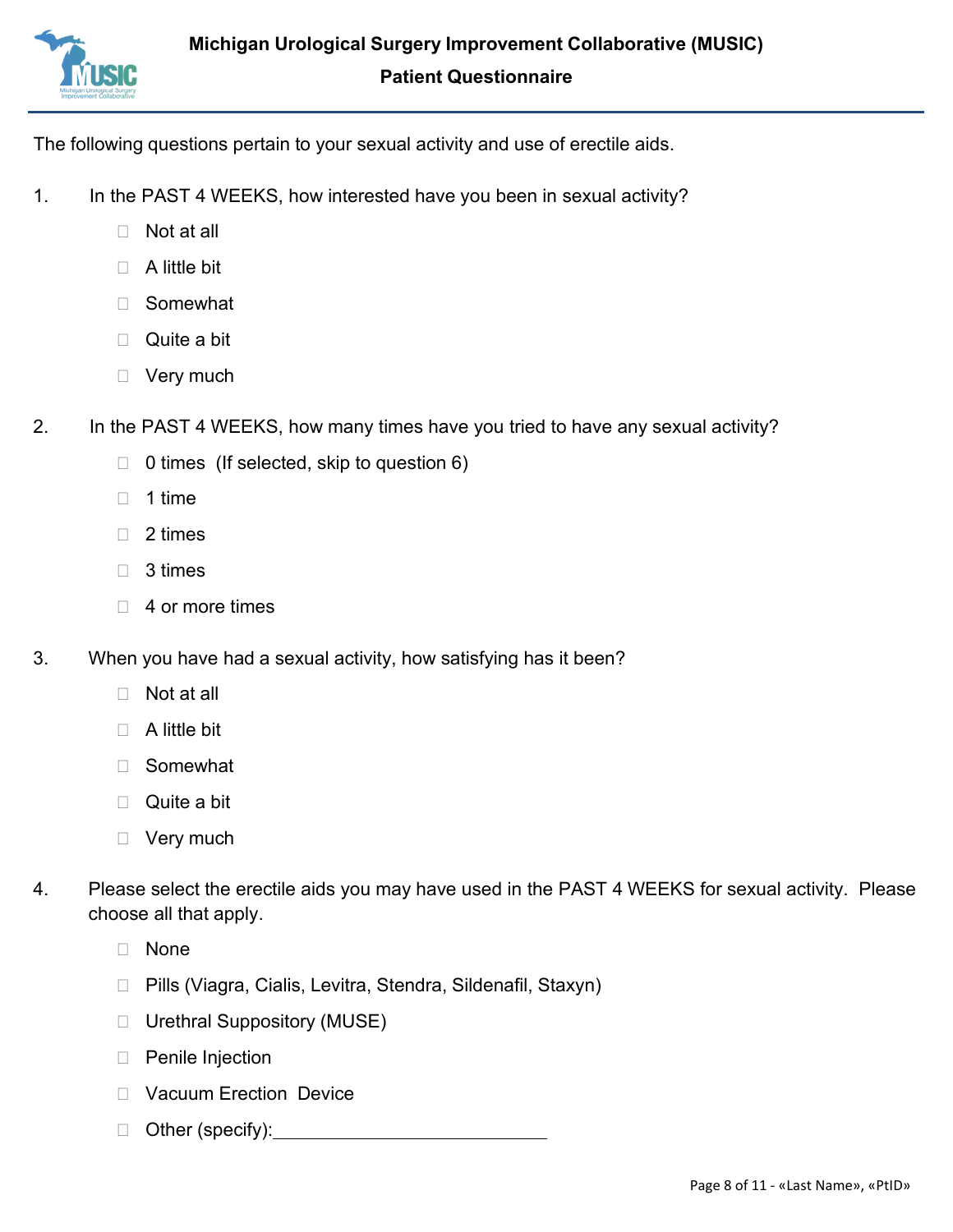

- 5. When you have been sexually active over the PAST 4 WEEKS, did you use erectile aids:
	- □ Almost never/never
	- $\Box$  A few times (less than half of the time)
	- $\Box$  Sometimes (about half of the time)
	- $\Box$  Most Times (more than half of the time)
	- Almost always/always
- 6. Why have you not been sexually active? Please choose all that apply.
	- $\Box$  Lack of a willing partner
	- □ Lack of interest
	- $\Box$  Lack of confidence
	- □ No ejaculate
	- D No erection
	- □ Urine leak during intercourse
	- □ Pain/discomfort during intercourse
	- □ Other (specify): <u>\_\_\_\_\_\_\_\_\_\_\_\_\_\_\_\_\_\_\_\_\_\_\_\_\_\_\_\_</u>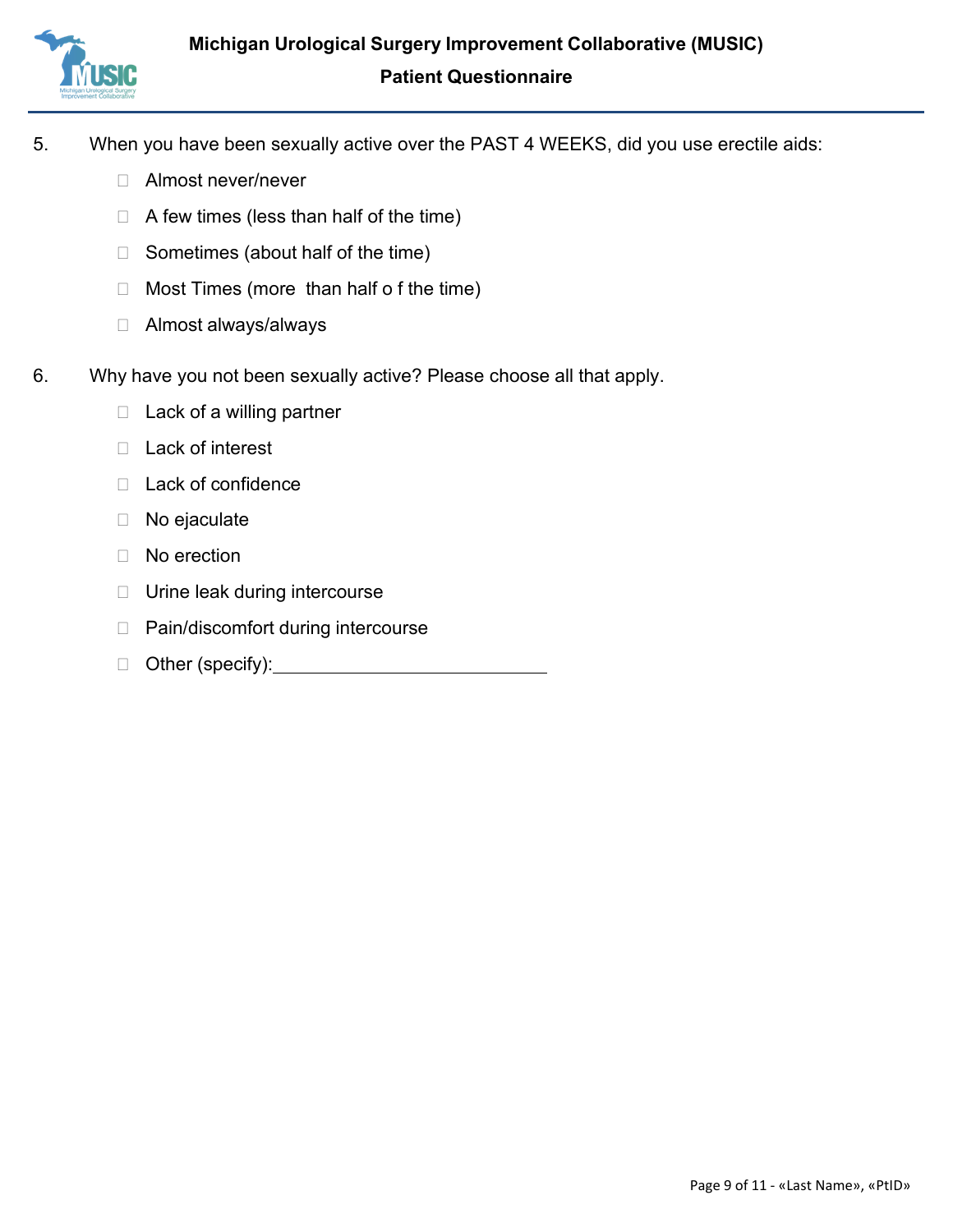

## **The following questions are regarding your pain management in the last year**

- 1. Have you taken opioid/narcotic medications in the past year? (e.g. Tylenol-3, Vicodin, Oxycodone, etc.)
	- Yes
	- No
- 2. Please rate your pain by selecting the one number that best describes you pain at its *WORST* in the last week:

| $\Omega$ | $\mathbf{1}$ | $\overline{2}$ | - 3 | 4 | 5 | 6 <sup>6</sup> | $\sim$ 7 | 8 | 9 | 10                                          |  |
|----------|--------------|----------------|-----|---|---|----------------|----------|---|---|---------------------------------------------|--|
| No Pain  |              |                |     |   |   |                |          |   |   | Pain as Bad as<br><b>You Can</b><br>Imagine |  |

3. Please rate your pain by selecting the one number that best describes your pain at its *AVERAGE* in the last week:

| $\overline{0}$ | $\sim$ 1 | $\overline{2}$ | $\overline{\mathbf{3}}$ | -4 | 5 <sup>5</sup> | 6 | $\overline{1}$ | 8 | 9 | 10                                          |
|----------------|----------|----------------|-------------------------|----|----------------|---|----------------|---|---|---------------------------------------------|
| No Pain        |          |                |                         |    |                |   |                |   |   | Pain as Bad as<br><b>You Can</b><br>Imagine |